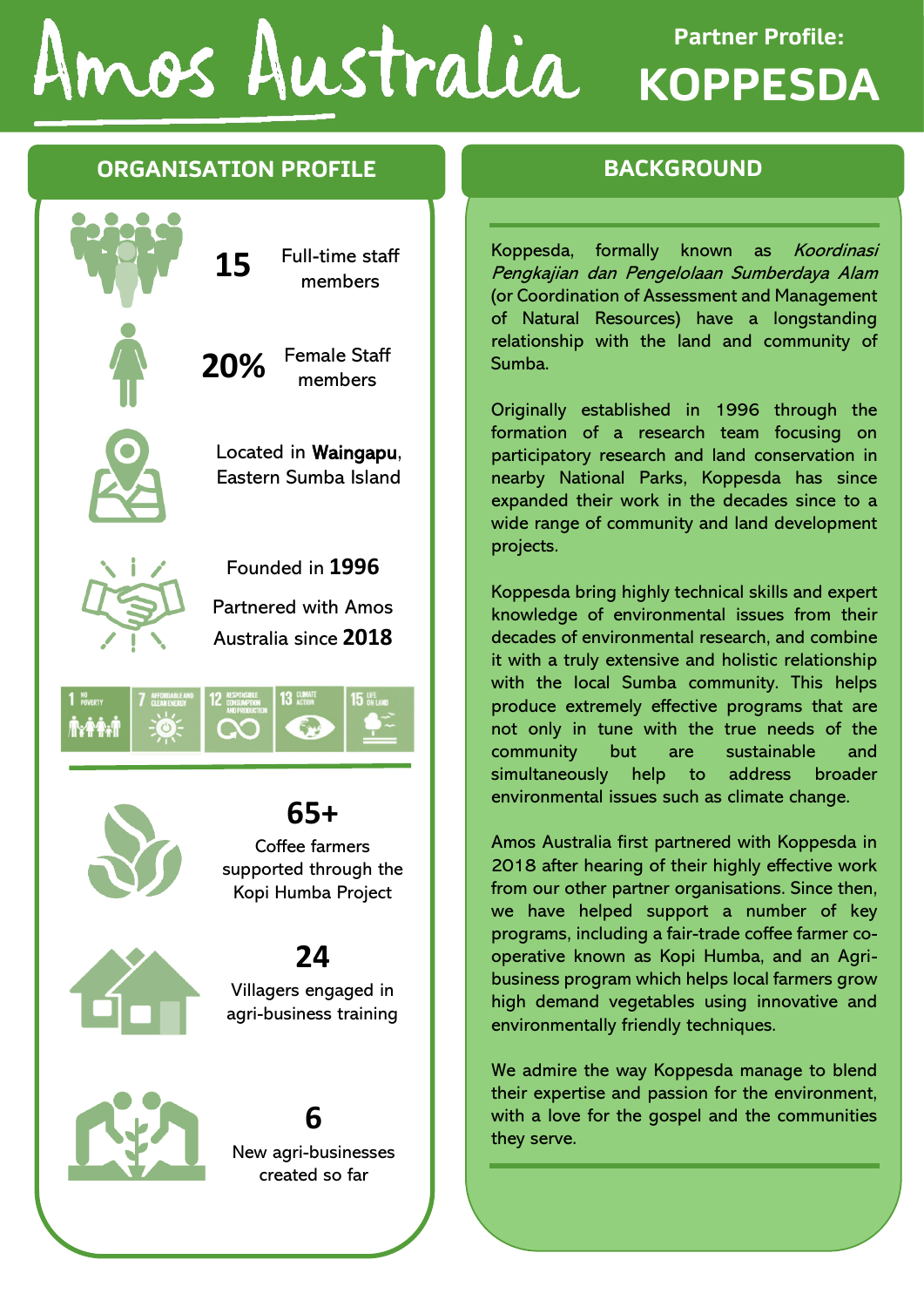#### **ABOUT KOPPESDA**

For over 20 years, Koppesda have been working across the island of Sumba to address a wide range of environmental and agricultural issues. From organic farming and ecotourism development to climate change mitigation, and disaster preparedness training, the impact of Koppesda's work has been felt by dozens of communities across the island and is attracting increasing attention from a range of international partners.

Originally founded in 1996, Koppesda was built on the idea of utilising participatory research practices to improve the environmental and resource management. Today, much of Koppesda's work aims to improve agricultural and environmental conditions for Sumbanese farmers and protect the local national parks in Nusa Tenggara Timor Province.

Much of Amos Australia's recent work with Koppesda has centred around the creation of a sustainable Agri-business program which teaches farmers more effective and sustainable farming methods, as well as the Kopi Humba Project, a coffee cooperative which seeks to provide a stable income for local farmers. Following the outbreak of COVID-19, Koppesda and Amos Australia have been working to disseminate important health and vaccine information to the local Sumba community.

#### **KOPI HUMBA - COFFEE COOPERATIVE**

`

The Kopi Humba Project was launched in 2018 in response to concerns of the poor treatment of local coffee farmers by third party 'middle-men'. These traders were manipulating local coffee markets, purchasing bulk coffee orders from desperate farmers for below market prices before on selling the coffee for greater profits. This became increasingly prominent in Sumba during recent seasons where drought had produced poor harvests and made local farmers particularly vulnerable to exploitation.

Together with support from Amos Australia, Koppesda launched the Kopi Humba project to not only protect local farmers, but generate a sustainable return investment.

Koppesda works with a cooperative of local coffee farmers to make bulk purchases of yearly harvest at or above market value, thereby providing farmers with a stable and fair income. Koppesda then processes this coffee product locally, roasting and packaging the coffee beans, before marketing and selling it to wider markets throughout Sumba and cities beyond.

The Kopi Humba project also provides participating farmers with support and training on improved coffee cultivation practices to increase both the quality and quantity of coffee product.

Any profits generated by the sale of the up-processed Kopi Humba products are split between the farmers and Koppesda. Farmers are encouraged to return this profit into their sustainable farming practices while Koppesda utilises these funds for additional community development initiatives and for coffee purchasing the following season.

Koppesda is a brilliant example of a small organisation embedded in a community that demonstrates a firm commitment to implementing good development practice.

Clinton Bergsma, Executive Officer, Amos Australia.



**Image 1: Kopi Humba final packaged product**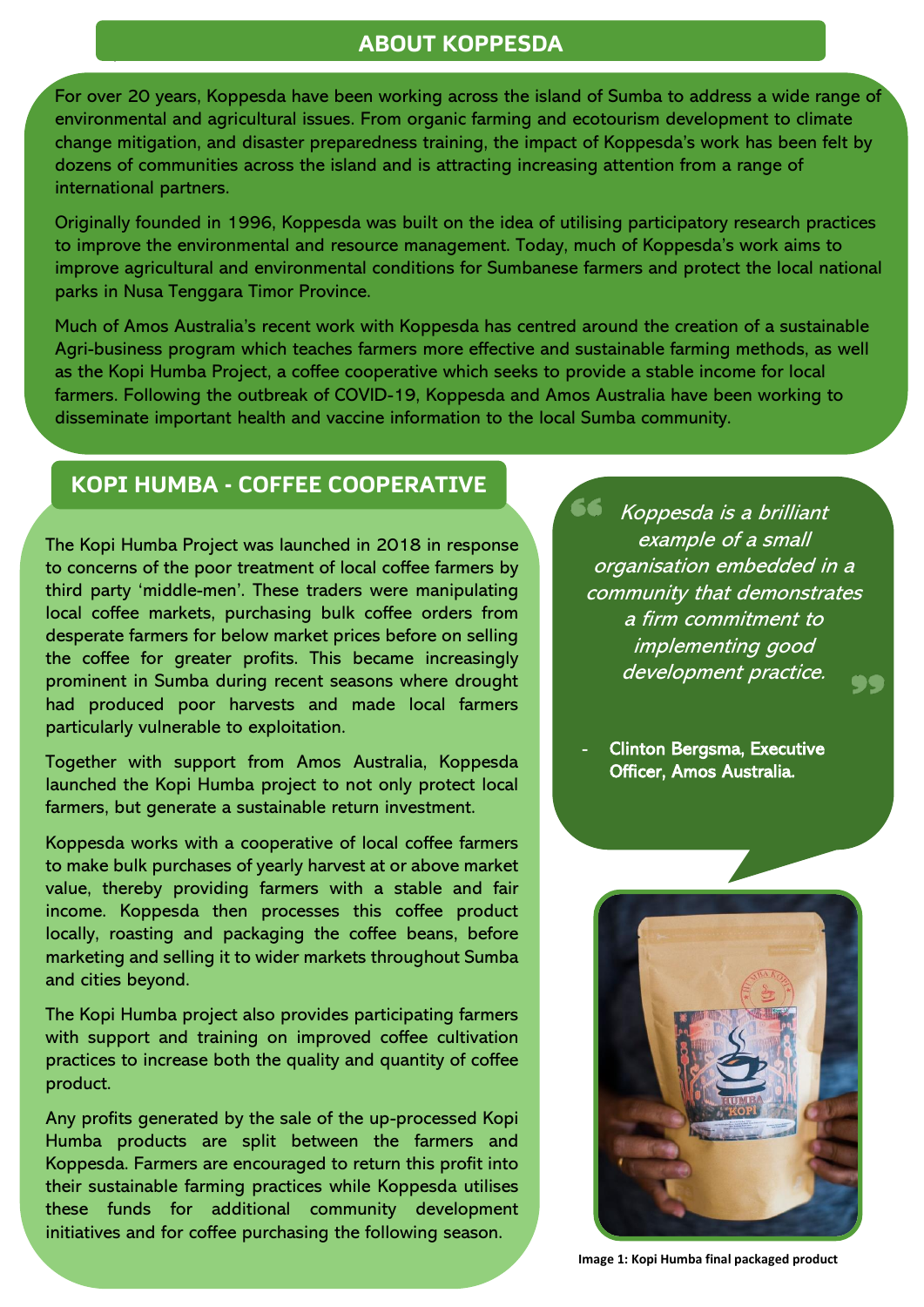#### ` **AGRI-BUSINESS**

A majority of families in Sumba are sustenance farmers and grow rice and corn as their primary sources of food for the year. Excess stock is typically sold in order to generate a small income for the local farmers to then purchase other goods and food products. While most food consumed by residents is grown locally in Sumba, often stock will run short, causing some essential food products such as tomatoes, potatoes, garlic, and onions to be imported from neighbouring islands. This causes significant food insecurity, as prices will fluctuate unexpectedly, and many families are forced to sell rice reserved for regular household consumption to keep up with price fluctuations.

This has created significant financial and nutritional uncertainty for local communities, particularly during the rainy season where prices for some products such as chilli often skyrocket to nearly 100,000 RP / kg (approximately \$10 AUD/kg, or 1 days' worth of wages).

To help address this growing issue, Amos Australia supported Koppesda in the establishment an Agribusiness program in early 2020 - which aims to not only reduce food insecurity for local communities but increase the income of participating farmers and improve sustainable farming practices in the local area.

In the pilot phase, Koppesda is working together with approximately 22 farmers and 2 pastors from the local church congregation to tend to a single plot of land where these participants will learn important and innovative skills to take back and implement on their own plots of land.



**Image 3: Agri-business greenhouse set up**



**Image 2: An Agri-business workshop**

![](_page_2_Picture_9.jpeg)

![](_page_2_Picture_10.jpeg)

**Image 3: Participants working on the agri-business pilot land plot**

In the Agri-business program, Koppesda draws on their wealth of agricultural and environmental knowledge to firstly teach participating farmers innovative farming techniques to help maximise the yield of their crops. This includes workshops on effective land management, and the creation of organic pesticides, herbicides, and fertilisers. Koppesda also teach farmers how to cultivate many of the in-demand crops such as chilli and garlic utilising poly-tunnels and mini-greenhouse like structures.

This program therefore enables farmers to diversify their crops beyond rice, working to ensure more secure food supplies for the farmer's families and community. Farmers are able to avoid fluctuating costs associated with imported products, whilst also generating increased income by growing and selling these in demand vegetables locally.

Finally, farmers are able to employ sustainable, and more environmentally friendly farming practices, generating long term benefits for their family and land